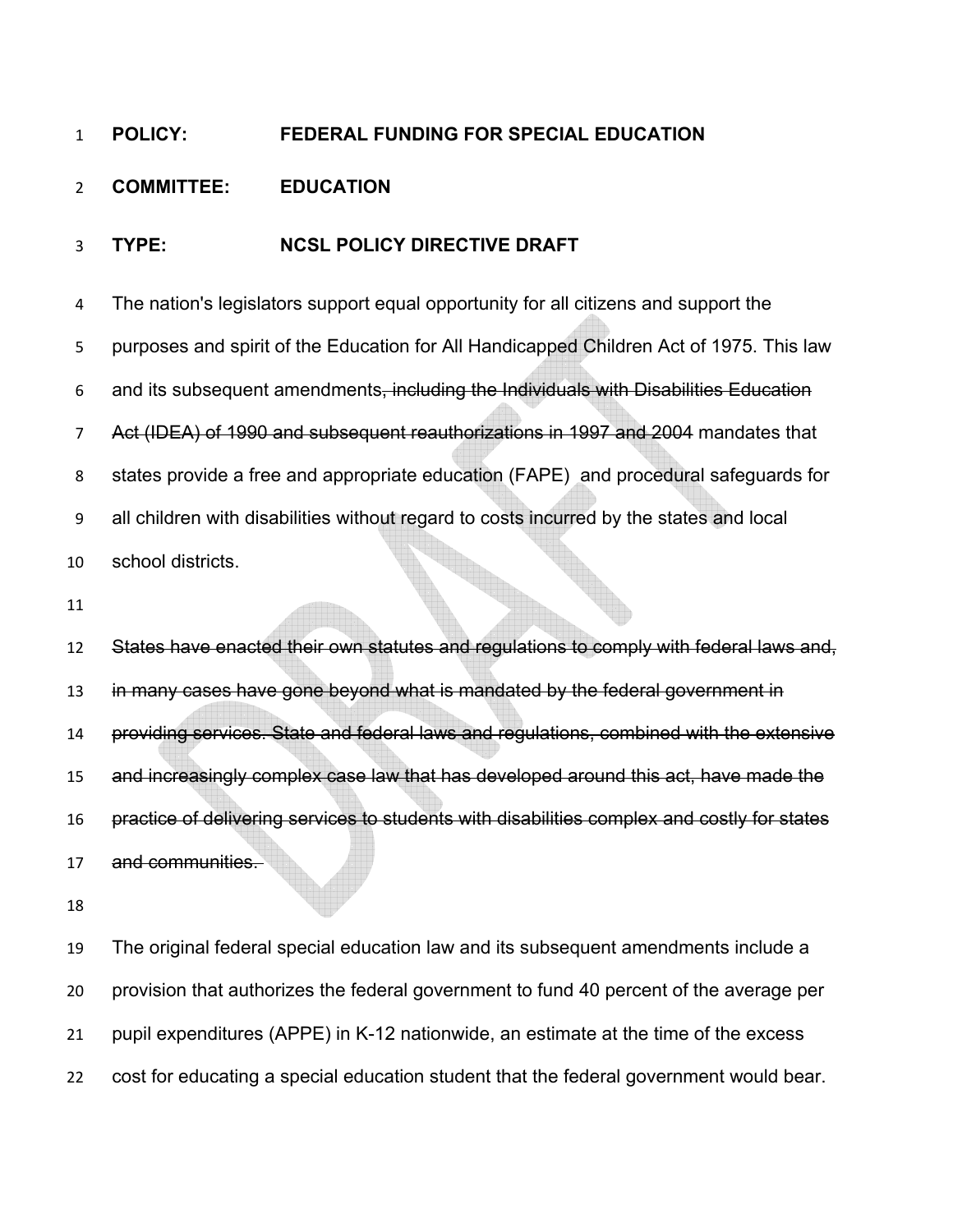Since its enactment, the federal government has appropriated funds at levels between 8 and 17% of APPE. *Congress attempted to address this issue in the reauthorization of the Individuals with Disabilities Education Act in 2004 by setting voluntary spending targets in a "glide path" to full funding by 2011. However, Congress failed to appropriate the authorized level of funds, and states received \$57.1 billion less than they would have had if Congress had kept its commitment.*  The U.S. Department of Education Budget Service estimates that FY 2010 appropriations of \$11 billion leave states and localities \$16 billion under the 40% mark. Cumulative federal funding gaps since 1977 have left states and localities with a \$261 billion unfunded federal mandate. Federal support for special education is critical. State and federal laws and regulation, combine with the extensive and increasingly complex case law that has developed

around special education, have made the practice of delivering services to students with disabilities complex and costly for states and communities. In fact, *R*recent reports indicate that actual spending for special education services is 95% above APPE – not 40%. In effect, this means that the federal government is paying less than half of what 42 was promised (17 % of the 40% of APPE promised), which is half of what it costs states 43 and localities to comply with the law (95% of APPE).